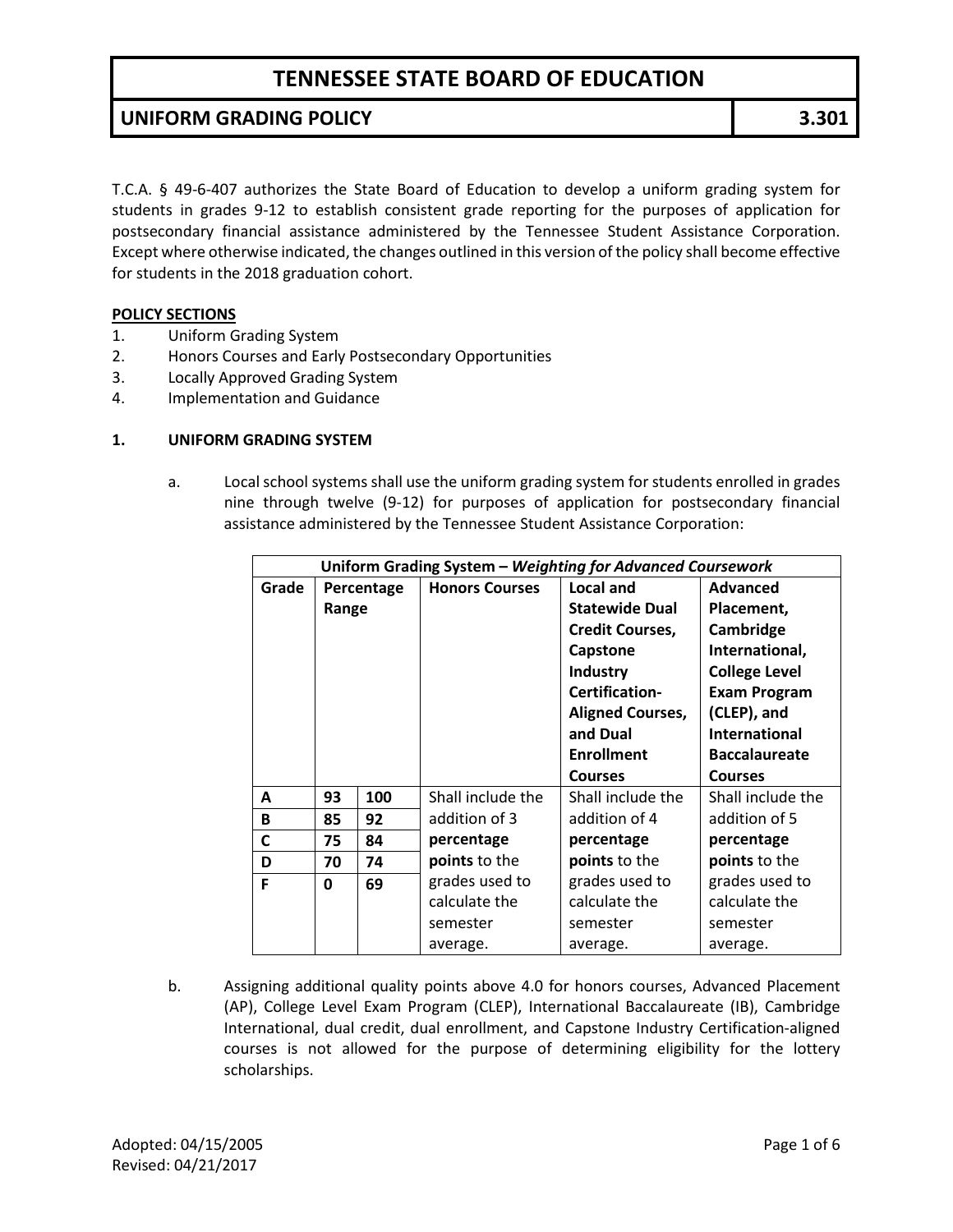### **UNIFORM GRADING POLICY 3.301**

- c. Local education agencies must utilize the Uniform Grading System to calculate eligibility for financial assistance administered by the Tennessee Student Assistance Corporation. However, local education agencies may adopt an additional grading scale(s) for other purposes. See section 3 of this policy for requirements regarding locally adopted grading scales.
- d. Local education agencies may adopt the Uniform Grading System for grades Pre-k through eight (8) or they may adopt a local grading scale for those grades.

#### **2. HONORS COURSES AND EARLY POSTSECONDARY OPPORTUNITIES**

Local education agencies may elect to offer honors courses and early postsecondary opportunities (EPSO) for all students to better prepare them for postsecondary and career. Local educational agencies electing to offer early postsecondary opportunities and honors courses shall ensure that the offerings provide opportunities for students to earn postsecondary credits, obtain recognized capstone industry certifications, and/or substantially exceed existing content standards of high school courses as approved by the State Board of Education and as listed in State Board Policy 3.205: Approved High School Courses.

Local education agencies electing to offer these courses shall adopt policies providing for additional weighting for these courses, as outlined by the Uniform Grading System in 1.a. above. Local education agencies shall annually approve the list of such courses and shall provide this information readily to the public.

- a. **Honors Courses.** Honors courses are high school courses that provide additional rigor and substantially exceed the academic standards approved by the State Board of Education. Teachers of honors courses will model instructional approaches that facilitate maximum interchange of ideas among students: independent study, self-directed research and learning, and appropriate use of technology. All honors courses shall include multiple assessments exemplifying coursework (such as short answer, constructed-response prompts, performance-based tasks, open-ended questions, essays, original or creative interpretations, authentic products, portfolios, and analytical writing). An honors course shall also include a minimum of five (5) of the following components:
	- i. Extended reading assignments that connect with the specified curriculum.
	- ii. Research-based writing assignments that address and extend the course curriculum.
	- iii. Projects that apply course curriculum to relevant or real-world situations. These may include oral presentations, power point, or other modes of sharing findings. Connection of the project to the community is encouraged.
	- iv. Open-ended investigations in which the student selects the questions and designs the research.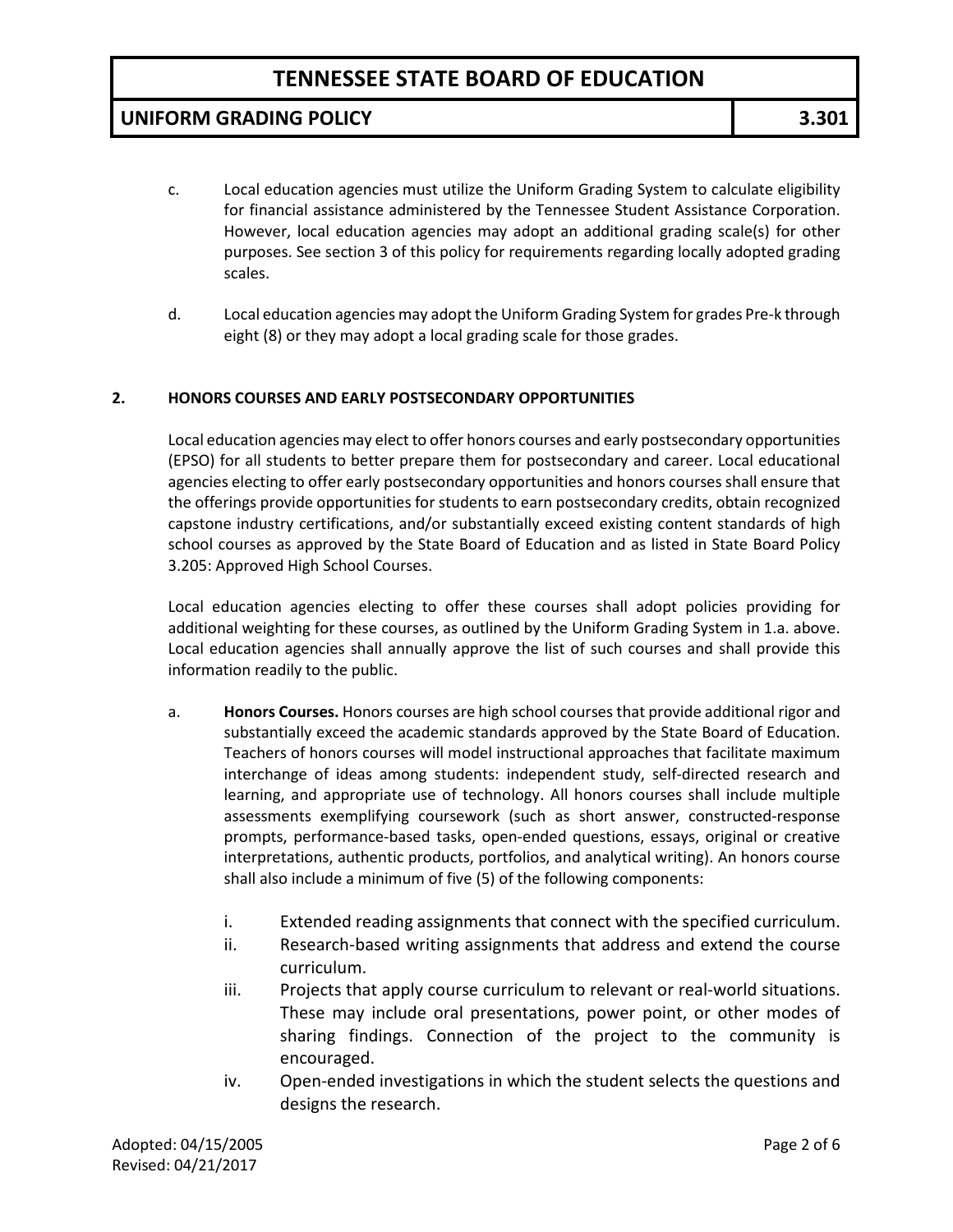### **UNIFORM GRADING POLICY 3.301**

- v. Writing assignments that demonstrate a variety of modes, purposes, and styles.
	- I. Examples of mode include narrative, descriptive, persuasive, expository, and expressive.
	- II. Examples of purpose include to inform, to entertain, and to persuade.
	- III. Examples of style include formal, informal, literary, analytical, and technical.
- vi. Integration of appropriate technology into the course of study.
- vii. Deeper exploration of the culture, values, and history of the discipline.
- viii. Extensive opportunities for problem solving experiences through imagination, critical analysis, and application.
- ix. Job shadowing experiences with presentations which connect class study to the world of work.

All course types, which meet the above framework, will be classified as honors and will be eligible for additional percentage point weighting.

- b. **Capstone Industry Certification Aligned Courses.** Career and technical education courses that are aligned to a capstone industry certification recognized by the Tennessee Department of Education are eligible for additional percentage point weighting for students who sit for the identified industry certification exam.\*
- c. **Statewide Dual Credit Courses.** A statewide dual credit course is a high school course that incorporates postsecondary learning objectives and is aligned with an approved dual credit challenge exam. Students who pass these challenge exams will earn college credit accepted by all Tennessee public postsecondary institutions. Local education agencies must ensure all statewide dual credit courses incorporate the postsecondary learning objectives and that all students enrolled in an identified statewide dual credit course sit for the challenge exam. Local education agencies must also ensure that statewide dual credit teachers receive appropriate professional development and support to provide the rigorous level of instruction necessary for the course. All statewide dual credit courses are eligible for additional percentage point weighting for students who sit for the identified statewide dual credit challenge exam.
- d. **Local Dual Credit Courses**. A local dual credit course is a high school course that incorporates postsecondary learning objectives and is aligned with a challenge exam that is approved by a local postsecondary institution through an articulation agreement with a local education agency. Students who pass a local dual credit challenge exam will earn college credit at the specific postsecondary institution(s) participating in the articulation agreement. Local dual credit courses are eligible for additional percentage point weighting for students who sit for the identified local dual credit challenge exam.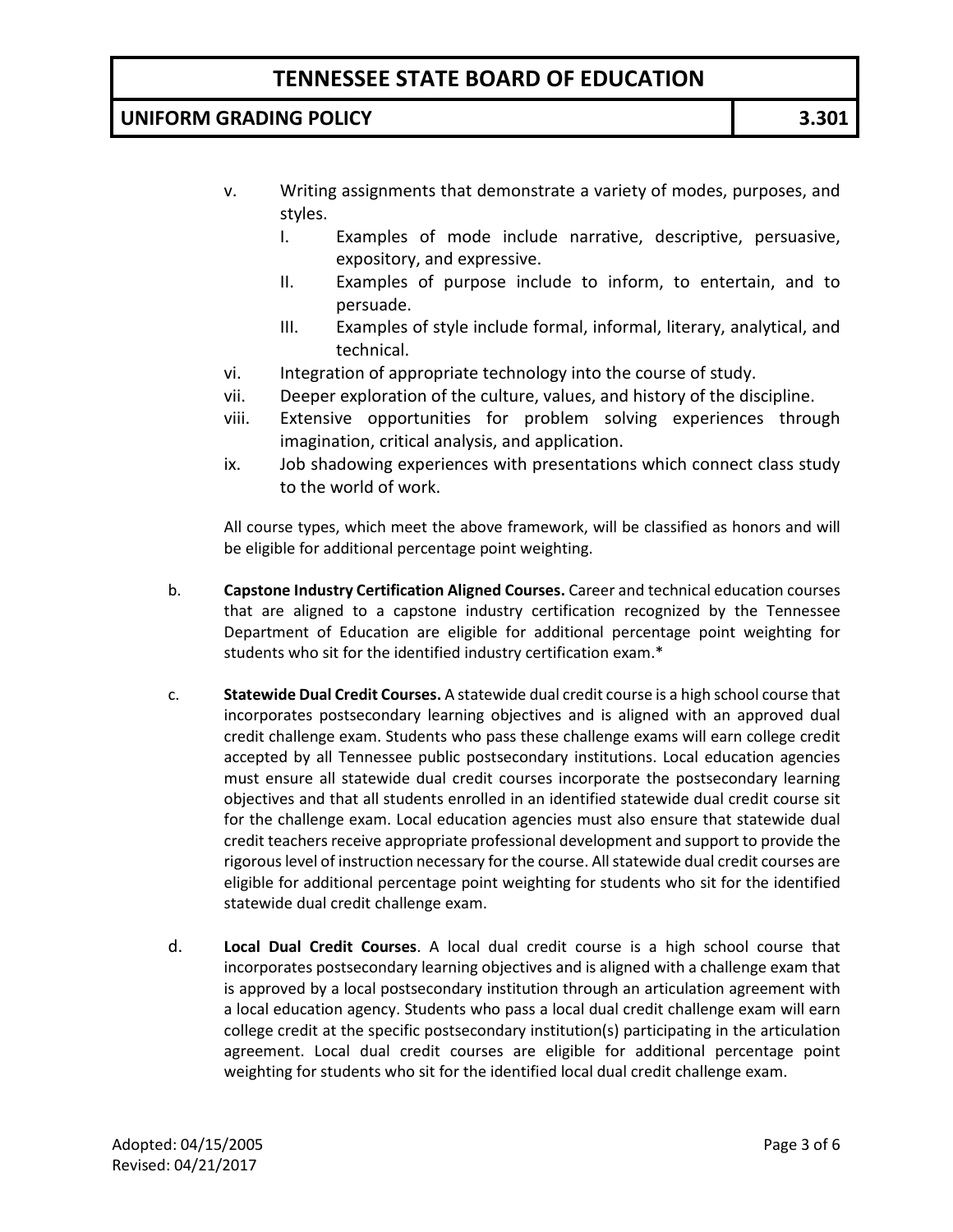### **UNIFORM GRADING POLICY 3.301**

- e. **Dual Enrollment Courses.** A dual enrollment course is a course taught by postsecondary faculty for postsecondary credit that is also recognized by a local education agency for high school credit. Dual enrollment courses may be taught at a postsecondary institution, at a high school, or virtually. Dual enrollment courses that are recognized for high school credit are eligible for additional percentage point weighting for students who pass the dual enrollment course.
- f. **Advanced Placement (AP), Cambridge International, and International Baccalaureate (IB) and College Level Exam Program (CLEP) Courses.** Local education agencies may elect to offer Advanced Placement, Cambridge International, or International Baccalaureate courses, or align their existing courses to College Level Exam Program (CLEP) exams. Local education agencies will ensure that these courses incorporate the learning objectives and course descriptions as defined by the College Board, Cambridge International, or International Baccalaureate, respectively, and prepare students for culminating national exams that, if passed, may be accepted for postsecondary credit by postsecondary institutions. AP, Cambridge International, and IB courses, and CLEP are eligible for additional percentage point weighting for students who sit for the aligned culminating exam.\*

\*Districts may award additional weighting to the grades of students who have completed an AP, Cambridge International, or IB course, or a course aligned with an Industry Certification or CLEP exam, prior to sitting for the culminating exam. If quality points are awarded prior to participation in the culminating exam, the district shall have a policy to remove the quality points if the student does not participate in the culminating exam by the end of the school year in which the course was completed.

#### **3. LOCALLY APPROVED GRADING SYSTEM**

T.C.A. § 49-6-407 set forth requirements for locally adopted grading systems. An LEA that uses the uniform grading system as required for purposes of student application for postsecondary financial assistance administered by the Tennessee Student Assistance Corporation, but adopts another grading system based on quality points for other purposes, shall assign additional quality points in the other grading system for the completion of honors, national industry certification, statewide dual credit, Advanced Placement (AP), Cambridge, International Baccalaureate (IB), and dual enrollment courses as follows (beginning with the 2016-17 school year freshman class):

- a. One-half (1/2) quality point shall be added to the numerical quality point value corresponding to the letter grade received for the course in an honors or capstone industry certification course;
- b. Three-fourths (3/4) quality points shall be added to the numerical quality point value corresponding to the letter grade received for the course in a statewide dual credit course; and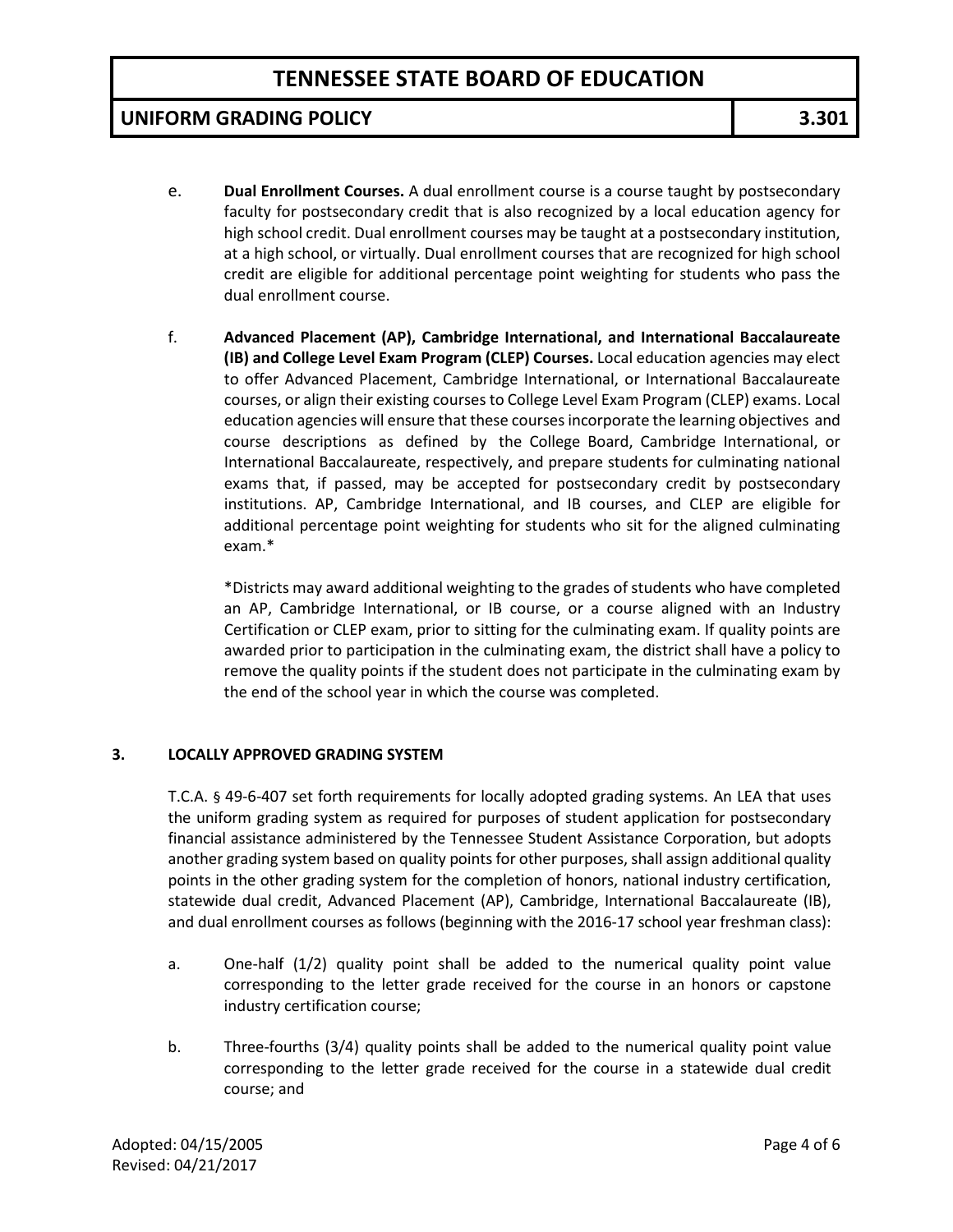### **UNIFORM GRADING POLICY 3.301**

- c. One (1) quality point shall be added to the numerical quality point value corresponding to the letter grade received in the course for an AP, Cambridge International, IB, or dual enrollment course.
- d. In accordance with guidance issued by the Department of Education, LEAs may, at their discretion, retrospectively adjust the preceding point weights, if needed, to ensure uniformity of weighting for the same courses taken for all students in a graduating cohort.

#### **4. IMPLEMENTATION AND GUIDANCE**

To ensure fidelity to the Uniform Grading System in the calculation of the Grade Point Average (GPA) for determination of eligibility for the HOPE Scholarship, the following guidance is given for implementation by each local education agency:

- a. **Rounding.** When determining the grade to be awarded, numerical averages with a decimal point of .5 or higher shall be rounded up to a whole number and a decimal point of .49 or lower shall not be rounded up. For example, a numerical average in a course of 92.50 shall be rounded up to a 93 and awarded an A for the GPA calculation. Further, a numerical average of 92.49 shall not be rounded up and awarded a 92 or B for the GPA calculation. This methodology shall apply to reporting period grades as well as semester and/or final average grades.
- b. **Weighting for honors courses and early postsecondary opportunities.** The addition of percentage points to weight these offerings should be made at each reporting period as well as to any semester exam or other grade used to determine the semester average. Do not add to the semester or final average since the points are already in the grade.

Example: An AP class where the semester average is calculated by adding each six (6) weeks grade twice and adding the semester exam grade once and dividing by seven (7):

1<sup>st</sup> Six Weeks 2<sup>nd</sup> Six Weeks 3<sup>rd</sup> Six Weeks Sem. Exam Sem. Avg.  $88 + 5 = 93$   $90 + 5 = 95$   $85 + 5 = 90$   $89 + 5 = 94$  93  $93 + 93 + 95 + 95 + 90 + 90 + 90 + 94 = 650$  Sem. Avg. = 650 = 92.8 = 93 = A 7

c. **Calculation of the Uniform Grading System GPA.** GPA calculation shall be on a 4.0 scale by assigning the following grade points:  $A = 4$ ,  $B = 3$ ,  $C = 2$ ,  $D = 1$  and  $F = 0$ . The GPA is the official method for calculating HOPE Scholarship eligibility, and shall be calculated by multiplying the quality points assigned to each course for the semester, trimester, or final course average (for the block schedule) by the credit available for each course and